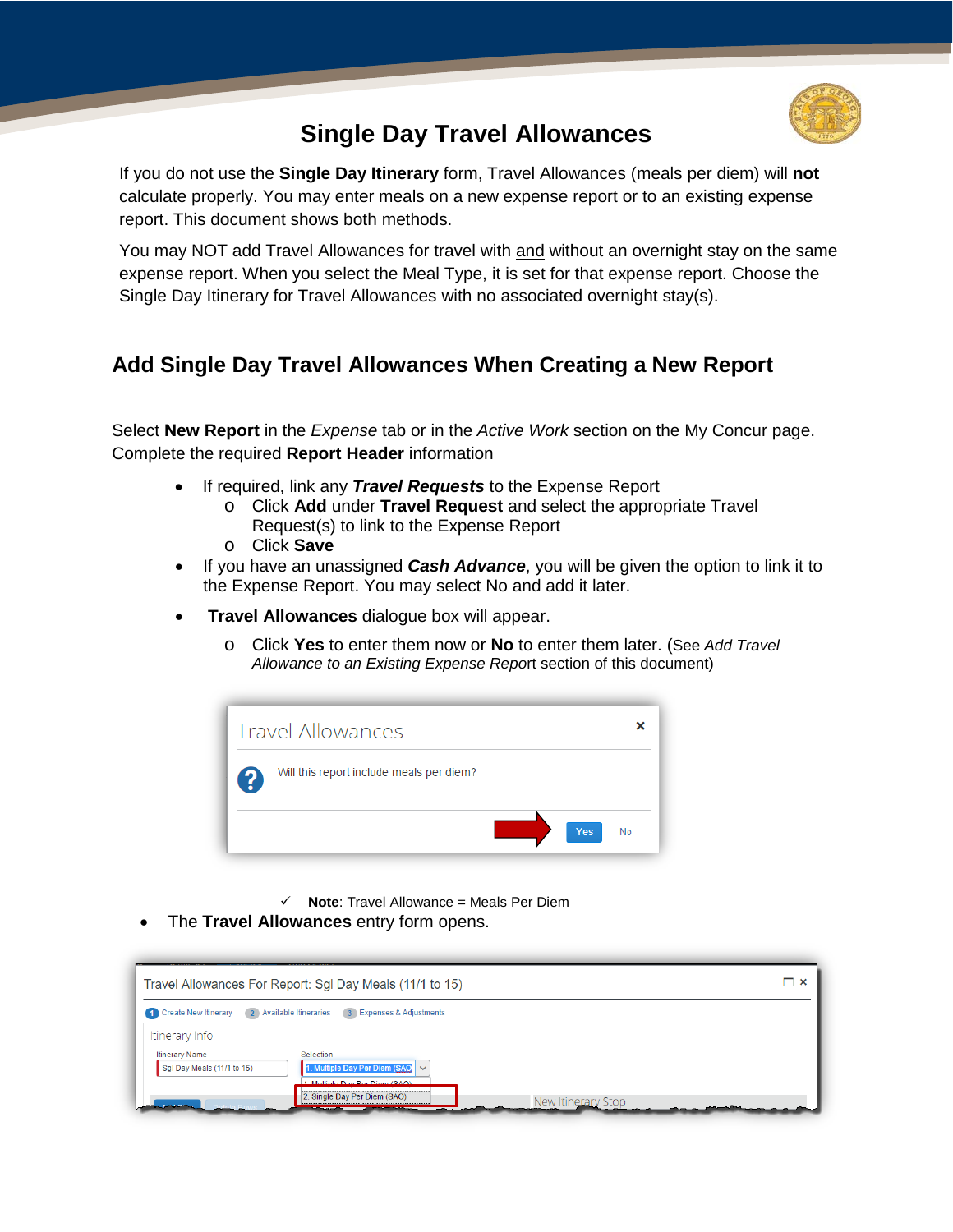• The system defaults the **Selection** box to *1. Multiple Day Per Diem* which is incorrect for Single Day meals. Select *2. Single Day Per Diem.*

**NOTE:** Once you begin entering data, the Selection (Meal Type) cannot be changed to allow entry of Multiple Day Meals on the same expense report. Multiple Day meals will have to go on a separate expense report

• If the Single Day entry form does not open, select **Go to Single Day Itineraries** at the bottom of the page.

| Travel Allowances For Report: Sgl Day Meals (11/1 to 15)                                                                                                                                                                               | $\boldsymbol{\mathsf{x}}$ |
|----------------------------------------------------------------------------------------------------------------------------------------------------------------------------------------------------------------------------------------|---------------------------|
| Create New Itinerary<br>2 Available Itineraries<br>3 Expenses & Adjustments                                                                                                                                                            |                           |
| Itinerary Info<br><b>Itinerary Name</b><br>Selection<br>2. Single Day Per Diem (SAO)<br>Sgl Day Meals (11/1 to 15)<br>$\checkmark$                                                                                                     |                           |
| New Itinerary Stop<br>Delete Rows<br><b>Add Stop</b><br>Departure City<br><b>Departure City ▲</b><br><b>Arrival City</b><br><b>Arrival Rate Location</b><br>No Itinerary Rows Found<br>Time<br>Date<br>画<br>Arriv<br>Time<br>Date<br>画 | <b>Save</b>               |
| Go to Single Day Itineraries<br>Next                                                                                                                                                                                                   | Cancel                    |

• A confirmation box pops up; click **Yes** to confirm that you want to change to Single Day Itineraries.

| <b>Please Confirm</b>                                                          |    | ×      |
|--------------------------------------------------------------------------------|----|--------|
| Your changes may be lost if you proceed. Would you like to save these changes? |    |        |
| Yes                                                                            | No | Cancel |

• If the form doesn't switch to the Single Day Entry form, click Go to **Single Day Itineraries** at the bottom of the window again – even if it says Go to Standard Itinerary.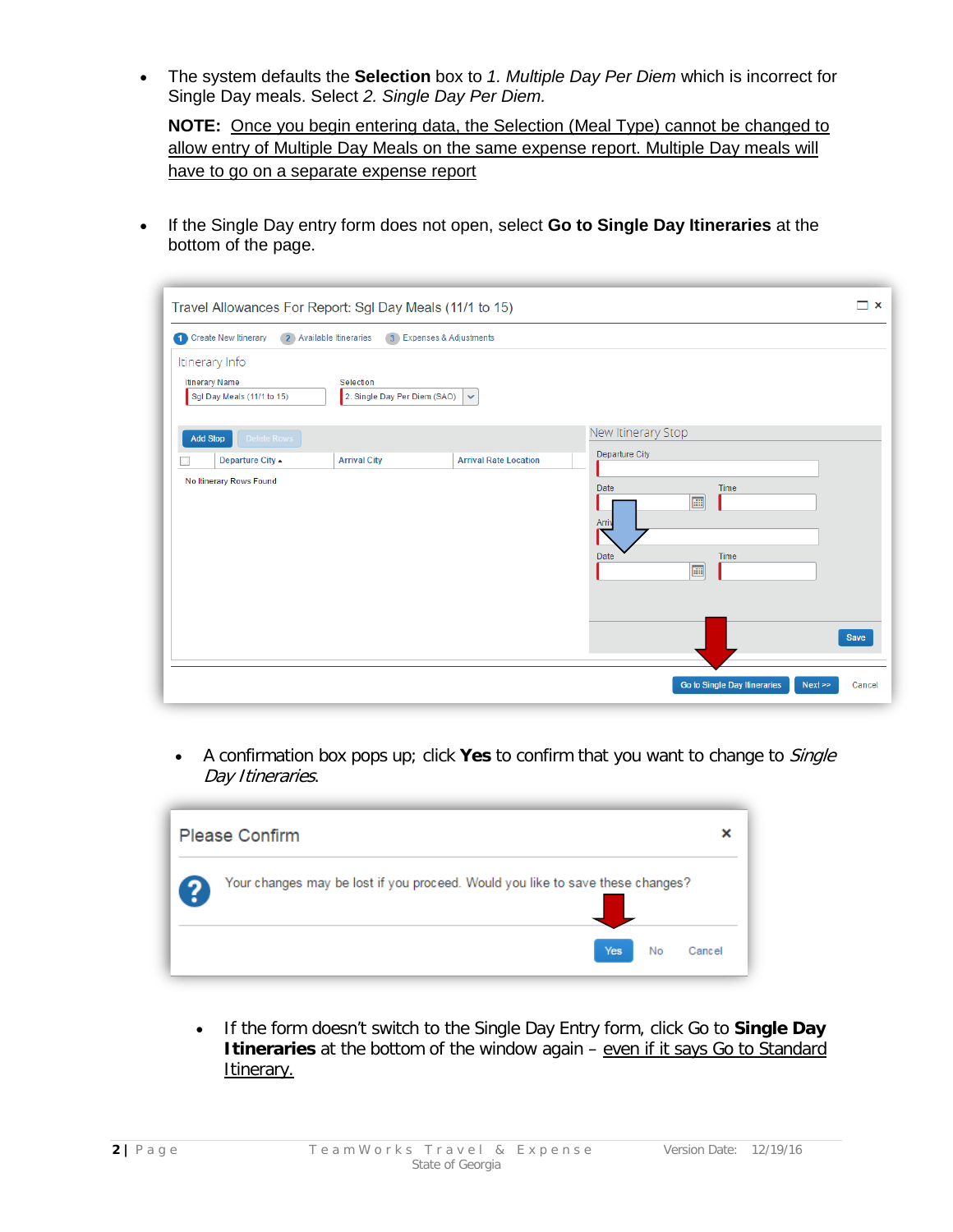| Travel Allowances For Report: Sgl Day Meals (11/1 to 15)                                                                                    |                                                                                                                    | $\Box$ $\times$ |
|---------------------------------------------------------------------------------------------------------------------------------------------|--------------------------------------------------------------------------------------------------------------------|-----------------|
| 2 Available Itineraries<br><b>1</b> Create New Itinerary<br>3 Expenses & Adjustments                                                        |                                                                                                                    |                 |
| Itinerary Info<br><b>Itinerary Name</b><br>Selection<br>Sgl Day Meals (11/1 to 15)<br>2. Single Day Per Diem (SAO)<br>$\checkmark$          |                                                                                                                    |                 |
| Delete Rows<br><b>Add Stop</b><br><b>Departure City ▲</b><br><b>Arrival City</b><br><b>Arrival Rate Location</b><br>No Itinerary Rows Found | New Itinerary Stop<br>Departure City<br>Date<br>Time<br>$\blacksquare$<br><b>Arrival City</b><br>Date<br>Time<br>画 | Save            |
|                                                                                                                                             | Go to Single Day Itineraries<br>Next                                                                               | Cancel          |

• The *Single Day Itinerary* entry form opens

|        |                                                             | Travel Allowar For Repriggl Day Meals (11/1 to 15) |                          |                            |               |                                 |         | $\Box$ x                |
|--------|-------------------------------------------------------------|----------------------------------------------------|--------------------------|----------------------------|---------------|---------------------------------|---------|-------------------------|
|        | -2 Available<br>1 Single Day Itinera                        | raries                                             | 3 Expenses & Adjustments |                            |               |                                 |         |                         |
|        | Choose start date 12/19/2016<br>囲<br>$\mathop{\mathsf{Go}}$ |                                                    |                          |                            |               |                                 |         |                         |
| Exclu  | <b>Date</b>                                                 | <b>Start Location</b>                              |                          | <b>Depart</b> End Location | <b>Arrive</b> | Depart                          | Back At | <b>Hours</b>            |
| $\Box$ | 12/19/2016 Monday                                           |                                                    |                          |                            |               |                                 |         |                         |
| $\Box$ | 12/20/2016 Tuesday                                          |                                                    |                          |                            |               |                                 |         |                         |
| $\Box$ | 12/21/2016 Wednes                                           |                                                    |                          |                            |               |                                 |         |                         |
| $\Box$ | 12/22/2016 Thursday                                         |                                                    |                          |                            |               |                                 |         |                         |
| $\Box$ | 12/23/2016 Friday                                           |                                                    |                          |                            |               |                                 |         |                         |
| $\Box$ | 12/24/2016 Saturday                                         |                                                    |                          |                            |               |                                 |         |                         |
| $\Box$ | 12/25/2016 Sunday                                           |                                                    |                          |                            |               |                                 |         |                         |
|        |                                                             |                                                    |                          |                            |               |                                 |         |                         |
|        |                                                             |                                                    |                          |                            |               |                                 |         | <b>Save Itineraries</b> |
|        |                                                             |                                                    |                          |                            |               | <b>Go to Standard Itinerary</b> | Next    | Cancel                  |

- The form opens with 7 days of dates automatically selected for the dates closest to the date on your computer.
	- Enter the date you want to begin entering information for in **Choose Start Date**.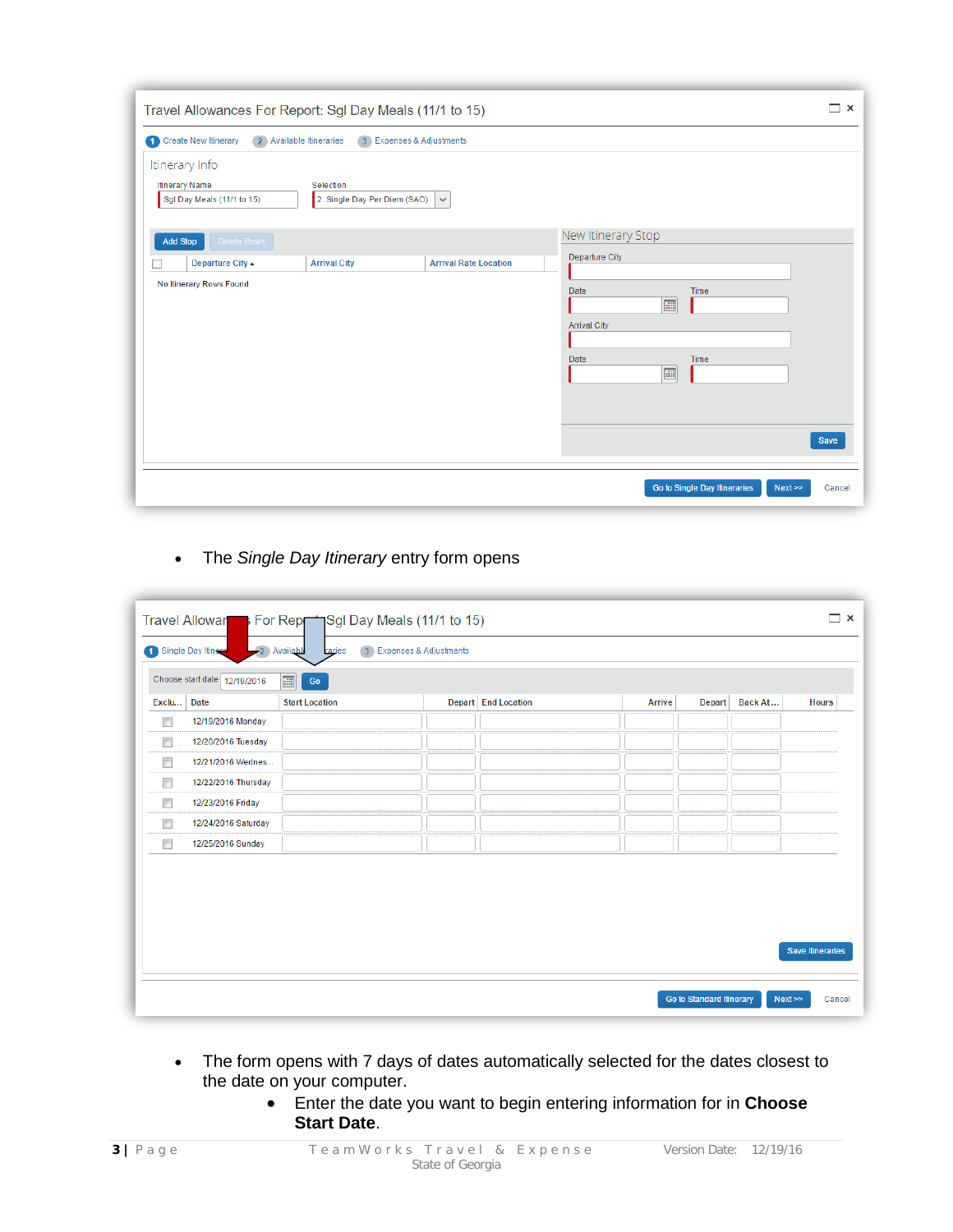- **Enter mm/dd/yyy or use the calendar icon to select the date.**
- Click **Go**
- The entry form now displays 7 days starting with the date you selected.

|        | Choose start date 11/01/2016 | 2 Available Itineraries<br>画<br>Go       | 3 Expenses & Adjustments |                     |               |        |         |                         |
|--------|------------------------------|------------------------------------------|--------------------------|---------------------|---------------|--------|---------|-------------------------|
| Exclu  | <b>Date</b>                  | <b>Start Location</b>                    |                          | Depart End Location | <b>Arrive</b> | Depart | Back At | <b>Hours</b>            |
| $\Box$ | 11/01/2016 Tuesday           |                                          |                          |                     |               |        |         |                         |
| $\Box$ | 11/02/2016 Wednes            |                                          |                          |                     |               |        |         |                         |
| $\Box$ | 11/03/2016 Thursday          |                                          |                          |                     |               |        |         |                         |
| $\Box$ | 11/04/2016 Friday            |                                          |                          |                     |               |        |         |                         |
| $\Box$ | 11/05/2016 Saturday          |                                          |                          |                     |               |        |         |                         |
| $\Box$ | 11/06/2016 Sunday            |                                          |                          |                     |               |        |         |                         |
|        | 11/07/2016 Monday            | An itinerary already exists for this day |                          |                     |               |        |         |                         |
|        |                              |                                          |                          |                     |               |        |         | <b>Save Itineraries</b> |

o If days were already used to claim Travel Allowance on this or another Expense Report, the form will indicate that the itinerary already exists.

|       | Single Day Itineraries<br>$\sqrt{2}$ | <b>Available Itineraries</b> | 3 Expenses & Adjustments |                     |        |               |         |              |
|-------|--------------------------------------|------------------------------|--------------------------|---------------------|--------|---------------|---------|--------------|
|       | Choose start date 11/01/2016         | 画<br>Go                      |                          |                     |        |               |         |              |
| Exclu | <b>Date</b>                          | <b>Start Location</b>        |                          | Depart End Location | Arrive | <b>Depart</b> | Back At | <b>Hours</b> |
|       | 11/01/2016 Tuesday                   |                              |                          |                     |        |               |         |              |
|       | 11/02/2016 Wednes                    |                              |                          |                     |        |               |         |              |
|       | 11/03/2016 Thursday                  |                              |                          |                     |        |               |         |              |
|       | 11/04/2016 Friday                    |                              |                          |                     |        |               |         |              |
|       | 11/05/2016 Saturday                  |                              |                          |                     |        |               |         |              |
|       | 11/06/2016 Sunday                    |                              |                          |                     |        |               |         |              |

- For each day you want to claim a Travel (Meal Per Diem) Allowance enter your starting location for that date in **Start Location** and click the **Tab** key.
- Enter the time (using am or pm) you left your Start Location in **Depart** and click the **Tab** key.
- Enter your last business destination of the day in **End Location** and click the **Tab** key.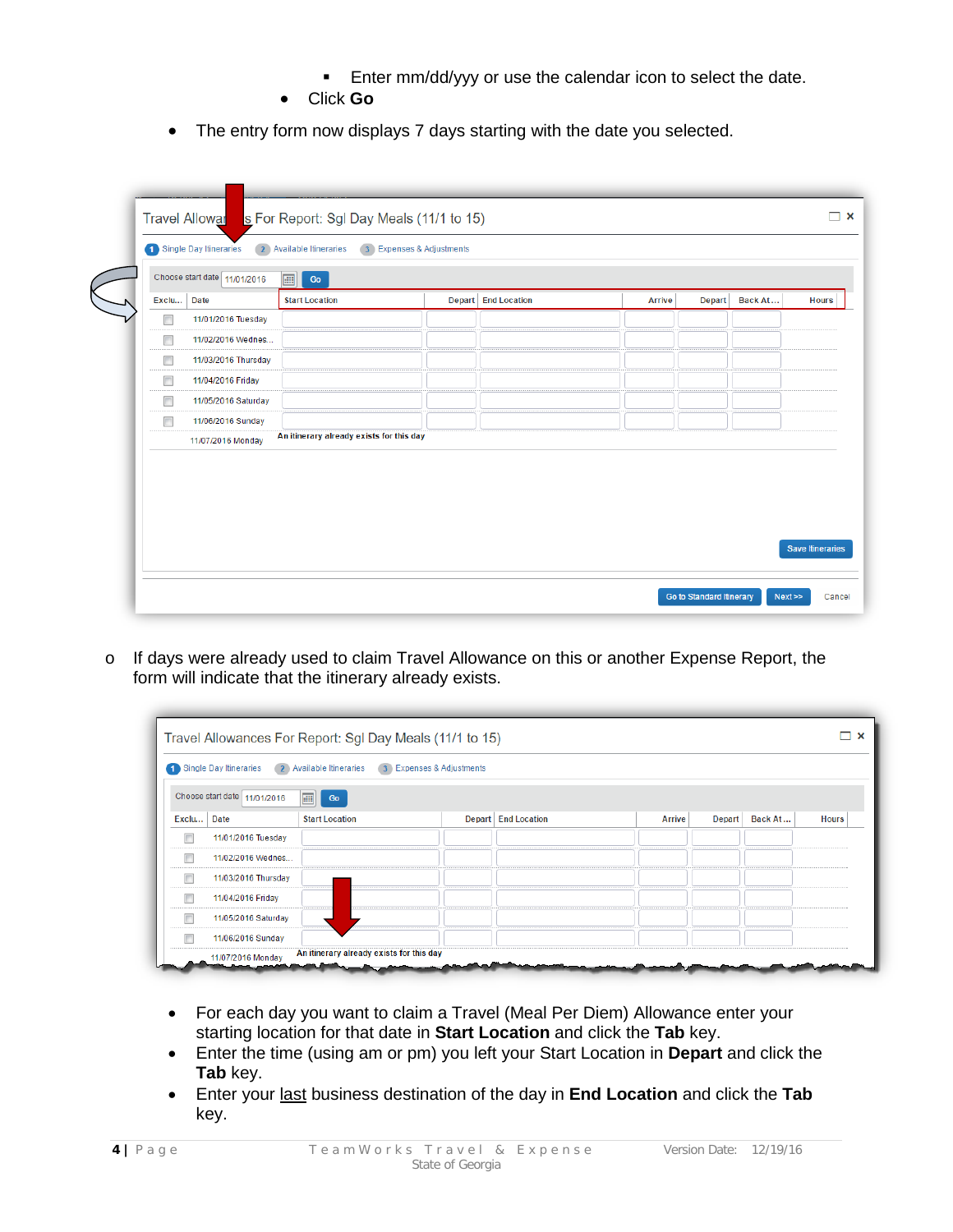- Enter the time you arrived at this final destination in **Arrive** and click the **Tab** key.
- Enter the time you left this location in **Depart** and click the **Tab** key.
- Enter the time you arrived back at your point of origin in **Back at Origin** and click the **Tab** key.
- Travel status time will display in the **Hours** column.
	- o If you were on travel status 12 hours or more, you will be eligible for the Per Diem
	- o The state also requires that you travel more than 50 miles to and from your home and office, that is on the honor system

|        | Single Day Itineraries<br>$\overline{2}$ | <b>Available Itineraries</b>             | 3 Expenses & Adjustments |                     |               |         |         |                        |
|--------|------------------------------------------|------------------------------------------|--------------------------|---------------------|---------------|---------|---------|------------------------|
|        | Choose start date 11/01/2016             | <b>empt</b><br>Go                        |                          |                     |               |         |         |                        |
| Exclu  | <b>Date</b>                              | <b>Start Location</b>                    |                          | Depart End Location | <b>Arrive</b> | Depart  | Back At | <b>Hours</b>           |
| $\Box$ | 11/01/2016 Tuesday                       | Augusta, Georgia                         | 6:00 AM                  | Roopville, Georgia  | 4:00 PM       | 5:30 PM | 7:00 PM | 13:00                  |
| $\Box$ | 11/02/2016 Wednes                        | Atlanta, Georgia                         | 7:00 AM                  | Augusta, Georgia    | 11:00 AM      | 4:00 PM | 7:05 PM | 12:05                  |
| $\Box$ | 11/03/2016 Thursday                      |                                          |                          |                     |               |         |         |                        |
| $\Box$ | 11/04/2016 Friday                        |                                          |                          |                     |               |         |         |                        |
| $\Box$ | 11/05/2016 Saturday                      |                                          |                          |                     |               |         |         |                        |
| $\Box$ | 11/06/2016 Sunday                        |                                          |                          |                     |               |         |         |                        |
|        | 11/07/2016 Monday                        | An itinerary already exists for this day |                          |                     |               |         |         |                        |
|        |                                          |                                          |                          |                     |               |         |         |                        |
|        |                                          |                                          |                          |                     |               |         |         | <b>Save Inneraries</b> |

• When you have entered all the meals for this week, click on **Save Itineraries**; the itinerary updates

|        |                                          | Travel Allowances For Report: Sgl Day Meals (11/1 to 15) |                          |                       |               |                                 |         | $\boldsymbol{\mathsf{x}}$ |
|--------|------------------------------------------|----------------------------------------------------------|--------------------------|-----------------------|---------------|---------------------------------|---------|---------------------------|
|        | Single Day Itineraries<br>$\overline{2}$ | <b>Available Itineraries</b>                             | 3 Expenses & Adjustments |                       |               |                                 |         |                           |
|        | Choose start date 11/01/2016             | 画<br>Go                                                  |                          |                       |               |                                 |         |                           |
| Exclu  | <b>Date</b>                              | <b>Start Location</b>                                    |                          | Depart   End Location | <b>Arrive</b> | <b>Depart</b>                   | Back At | <b>Hours</b>              |
|        | 11/01/2016 Tuesday                       | Itinerary has been created                               |                          |                       |               |                                 |         |                           |
|        | 11/02/2016 Wednes                        | Itinerary has been created                               |                          |                       |               |                                 |         |                           |
| $\Box$ | 11/03/2016 Thursday                      |                                                          |                          |                       |               |                                 |         |                           |
| $\Box$ | 11/04/2016 Friday                        |                                                          |                          |                       |               |                                 |         |                           |
| $\Box$ | 11/05/2016 Saturday                      |                                                          |                          |                       |               |                                 |         |                           |
| $\Box$ | 11/06/2016 Sunday                        |                                                          |                          |                       |               |                                 |         |                           |
|        | 11/07/2016 Monday                        | An itinerary already exists for this day                 |                          |                       |               |                                 |         |                           |
|        |                                          |                                                          |                          |                       |               |                                 |         | <b>Save Itineraries</b>   |
|        |                                          |                                                          |                          |                       |               | <b>Go to Standard Itinerary</b> | Next    | Cancel                    |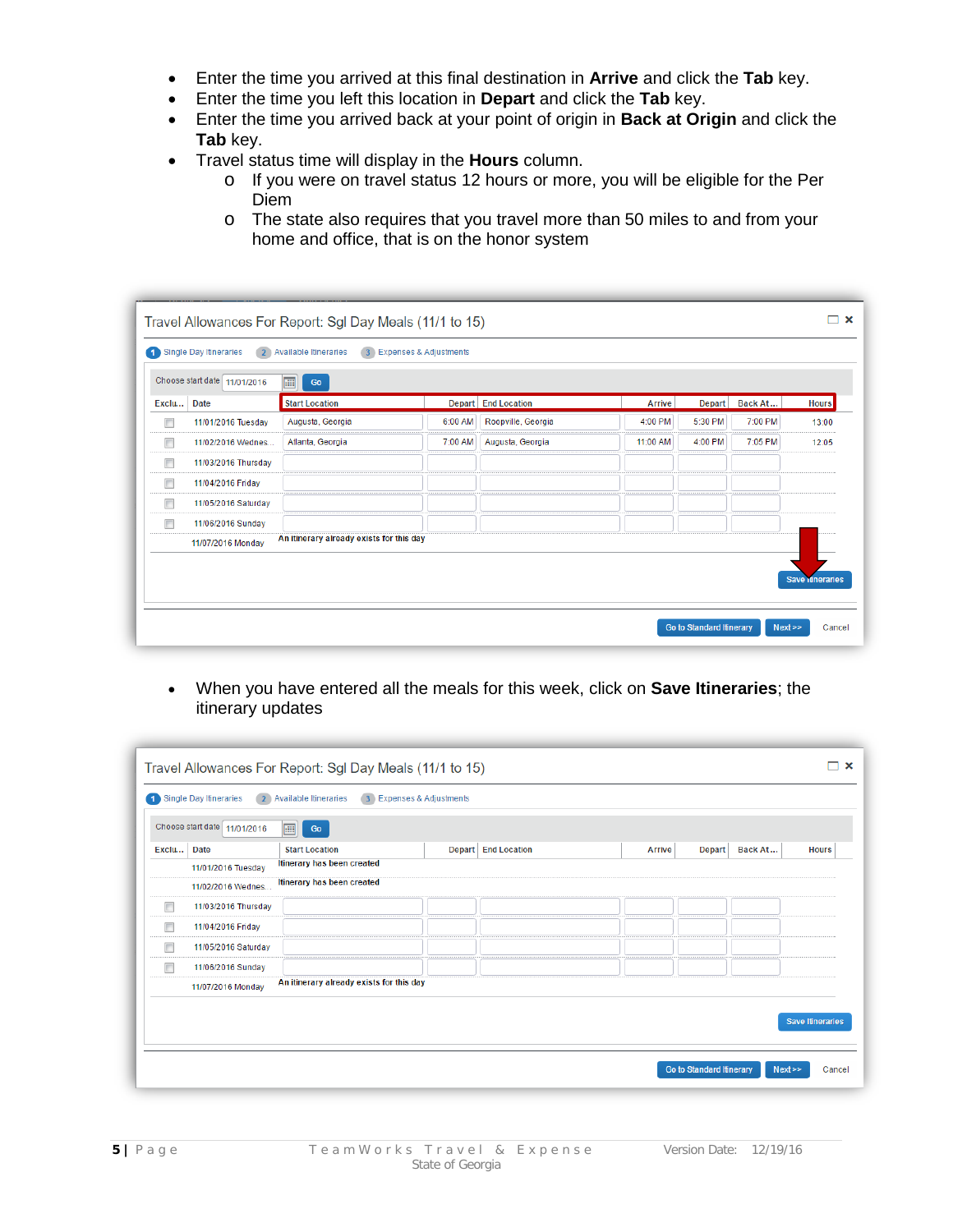**NOTE:** If you have additional meals to enter for a different week, Save the Itinerary and change the date in Choose start date and click go and enter that data. You can go back into your expense report and add these additional meals any time prior to submitting the expense report.

**NOTE**: Any days where meals have already been requested on ANY expense report for the date period displayed will show the message "An itinerary already exists for this day" or "Itinerary has been created." You cannot claim meals for the same day twice.

| О                    | Single Day Itineraries<br>$\overline{2}$<br>Choose start date 11/01/2016 | <b>Available Itineraries</b>             | 3 Expenses & Adjustments |                     |               |               |         |               |
|----------------------|--------------------------------------------------------------------------|------------------------------------------|--------------------------|---------------------|---------------|---------------|---------|---------------|
| Exclu                | <b>Date</b>                                                              | ⊞<br>Go<br><b>Start Location</b>         |                          | Depart End Location | <b>Arrive</b> | <b>Depart</b> | Back At | <b>Hours</b>  |
|                      | 11/01/2016 Tuesday                                                       | Itinerary has been created               |                          |                     |               |               |         |               |
|                      | 11/02/2016 Wednes                                                        | Itinerary has been created               |                          |                     |               |               |         |               |
| $\qquad \qquad \Box$ | 11/03/2016 Thursday                                                      |                                          |                          |                     |               |               |         |               |
| $\Box$               | 11/04/2016 Friday                                                        |                                          |                          |                     |               |               |         |               |
| $\Box$               | 11/05/2016 Saturday                                                      |                                          |                          |                     |               |               |         |               |
| $\Box$               | 11/06/2016 Sunday                                                        |                                          |                          |                     |               |               |         |               |
|                      | 11/07/2016 Monday                                                        | An itinerary already exists for this day |                          |                     |               |               |         |               |
|                      |                                                                          |                                          |                          |                     |               |               |         | e Itineraries |

• Click on the **Next** button;

- the **Available Itineraries** window opens. You can review the meals you just entered.
- Click on **Next.**

| Single Day Itineraries<br>Ω                | <b>Available Itineraries</b>  | <b>Expenses &amp; Adjustments</b> |                     |                              |
|--------------------------------------------|-------------------------------|-----------------------------------|---------------------|------------------------------|
| Assigned Itineraries                       |                               |                                   |                     |                              |
| Edit Unassign                              |                               |                                   |                     |                              |
| <b>Departure City</b>                      | Date and Time                 | <b>Arrival City</b>               | Date and Time       | <b>Arrival Rate Location</b> |
| Itinerary: 11/01/2016 Roopville<br>0       |                               |                                   |                     |                              |
| Augusta, Georgia                           | 11/01/2016 06:00 AM           | Roopville, Georgia                | 11/01/2016 04:00 PM | US-GA, UNITED STATES         |
| Roopville, Georgia                         | 11/01/2016 05:30 PM           | Augusta, Georgia                  | 11/01/2016 07:00 PM | RICHMOND COUNTY, US-GA       |
| Itinerary: 11/02/2016 Augusta<br>$\bullet$ |                               |                                   |                     |                              |
| Atlanta, Georgia                           | 11/02/2016 07:00 AM           | Augusta, Georgia                  | 11/02/2016 11:00 AM | RICHMOND COUNTY, US-GA       |
| Available Itineraries                      |                               |                                   |                     |                              |
| <b>Current Itineraries</b>                 | Delete Assign<br>$\checkmark$ |                                   |                     |                              |
| <b>Departure City</b>                      | Date and Time A               | <b>Arrival City</b>               | Date and Time       | <b>Arrival Rate Location</b> |
| No Available Itineraries Found             |                               |                                   |                     |                              |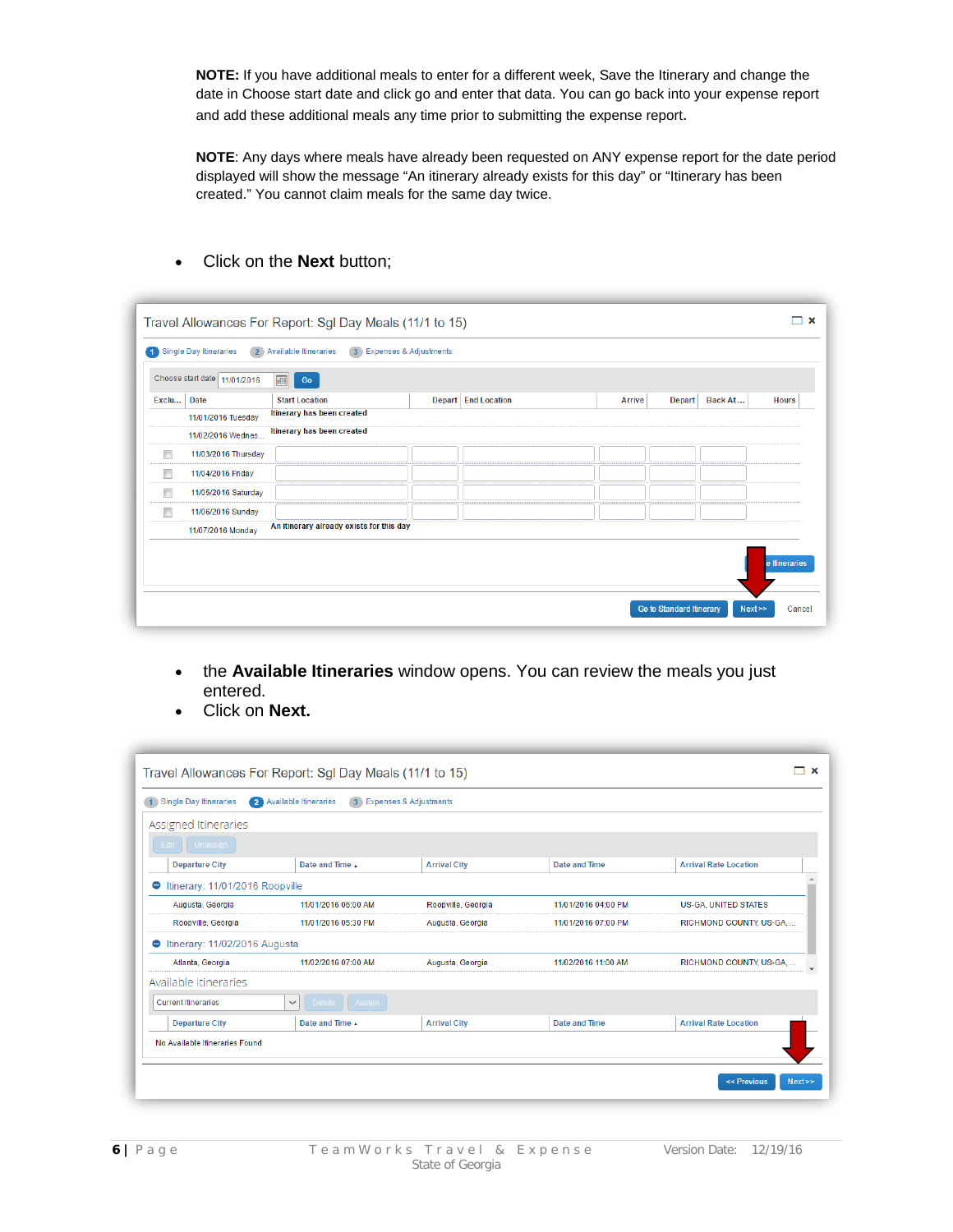- The Expenses and Adjustments window opens displaying eligible meals.
- Click on the check box next to any meal that was provided to you for any days you reported. The system will adjust your reimbursement amount for that meal period.
- Click on **Create Expenses** to transfer the meals to your Expense Report

| 1 Single Day Itineraries | 2 Available Itineraries          | <b>3</b> Expenses & Adjustments |                       |                        |           |
|--------------------------|----------------------------------|---------------------------------|-----------------------|------------------------|-----------|
| Show dates from          | $\blacksquare$<br>to             | E<br>Go                         |                       |                        |           |
| Exclude   All            | Date/Location ▲                  | <b>Breakfast Provided</b>       | <b>Lunch Provided</b> | <b>Dinner Provided</b> | Allowance |
| $\Box$                   | 11/01/2016<br>Roopville, Georgia | Г                               | F                     |                        | \$28.00   |
| E                        | 11/02/2016<br>Augusta, Georgia   | П                               | $\Box$                | П                      | \$36.00   |
|                          |                                  |                                 |                       |                        |           |

• Expenses called Fixed Meals will be in your expense report for each day you claimed at the allowable reimbursement amounts.

|          |                           | Sgl Day Meals (11/1 to 15)             |                 |         |
|----------|---------------------------|----------------------------------------|-----------------|---------|
|          |                           |                                        |                 |         |
|          | $+$ New Expense           | Details v Receipts v                   | Print / Email * |         |
| Expenses |                           |                                        | Move<br>Delete  | ν       |
|          | Date v                    | <b>Expense Type</b>                    | Amount          | Reg     |
|          | <b>Adding New Expense</b> |                                        |                 |         |
|          | 11/02/2016                | <b>Fixed Meals</b><br>Augusta, Georgia | \$36.00         | \$36.00 |
|          |                           |                                        |                 | \$28.00 |

## **Add Single Day Travel Allowances to an EXISTING Report**

• Select an existing report from the *Expense* tab, *Quick Taskbar* or *My Tasks* sections on the Home page. Click on an existing Expense Report name to open it.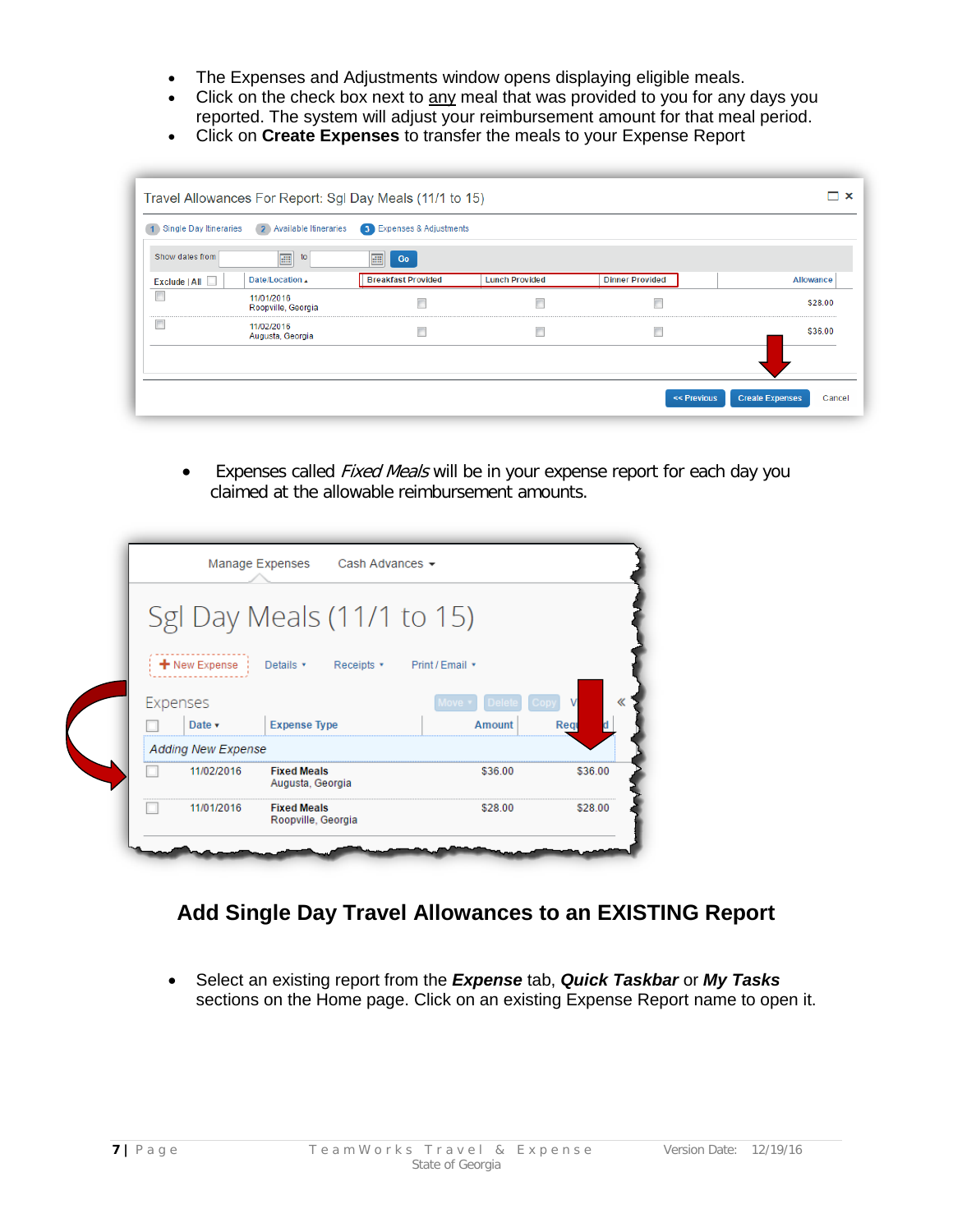| <b>C.</b> CONCUR<br>Requests<br>Expense                                                                                                                                                           | <b>App Center</b> |                           |                 |                                        |                                        |                       | Help $\sim$<br>Profile $\sim$ |
|---------------------------------------------------------------------------------------------------------------------------------------------------------------------------------------------------|-------------------|---------------------------|-----------------|----------------------------------------|----------------------------------------|-----------------------|-------------------------------|
| Hello, Sherry                                                                                                                                                                                     |                   |                           | ٠<br><b>New</b> | 04<br>Authorization<br><b>Requests</b> | $00\,$<br>Available<br><b>Expenses</b> | 01<br>Open<br>Reports | 02<br>Cash<br>Advances        |
| <b>COMPANY NOTES</b><br>New Mileage Rates for Calendar Year 2016                                                                                                                                  |                   |                           |                 |                                        |                                        |                       |                               |
| The GSA recently announced revised rates for calendar year 2016. The following rates are applicable to travel that occurs on or after January 1, 2016.<br>Tier I Rates: Automobile \$.54 per mile |                   |                           |                 |                                        |                                        |                       |                               |
| Motorcycle \$.51 per mile<br>Aircraft<br>\$1.17 per mile                                                                                                                                          |                   |                           |                 |                                        |                                        |                       |                               |
| Tier II Rate: Gov't Owned Available \$.19<br><b>MY TASKS</b>                                                                                                                                      |                   |                           |                 |                                        |                                        |                       | <b>Read more</b>              |
| <b>Open Requests</b><br>16                                                                                                                                                                        |                   | <b>Available Expenses</b> |                 | $\rightarrow$                          |                                        | <b>Open Reports</b>   | →                             |

- Click on the **Details** tab.
- Select **New Itinerary** under the Travel Allowances section



• If you have not entered any Single Day Per Diem meals on this expense report yet, from **Selection** choose **2: Single Day Per Diem**, click on **Go to Single Day Itineraries** and click **Yes** if a popup dialogue box displays**.**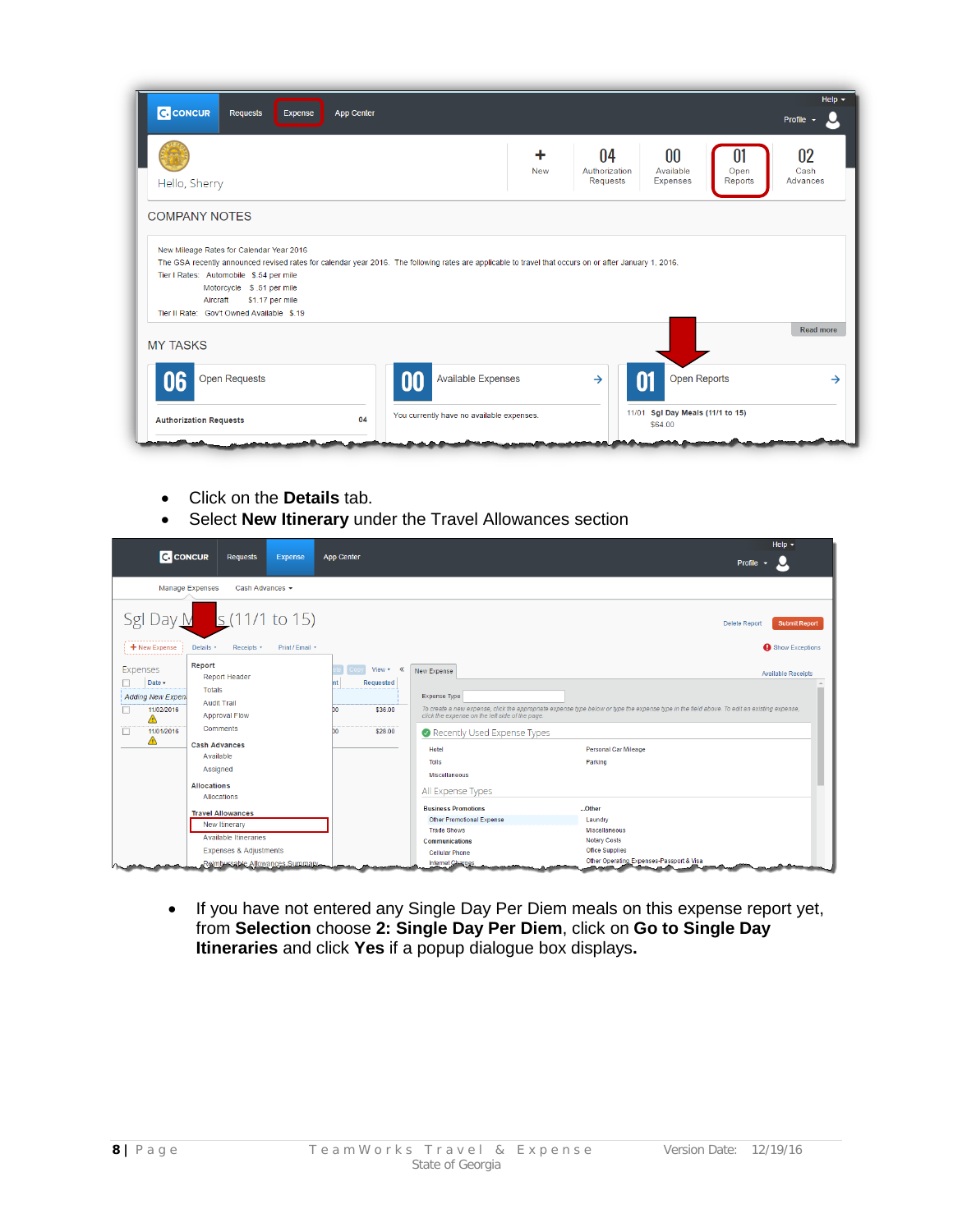| Travel Allowances For Report: Sgl Day Meals (11/1 to 15)              |                                           |                              |                                                                |                                      | □ ×         |
|-----------------------------------------------------------------------|-------------------------------------------|------------------------------|----------------------------------------------------------------|--------------------------------------|-------------|
| 2 Available Itineraries<br><b>1</b> Create New Itinerary              | <b>Expenses &amp; Adjustments</b>         |                              |                                                                |                                      |             |
| Itinerary Info<br><b>Itinerary Name</b><br>Sgl Day Meals (11/1 to 15) | Selection<br>2. Single Day Per Diem (SAO) | $\checkmark$                 |                                                                |                                      |             |
| Delete Rows<br><b>Add Stop</b>                                        |                                           |                              | New Itinerary Stop                                             |                                      |             |
| <b>Departure City ▲</b>                                               | <b>Arrival City</b>                       | <b>Arrival Rate Location</b> | Departure City                                                 |                                      |             |
| No Itinerary Rows Found                                               |                                           |                              | Date<br>画<br><b>Arrival City</b><br>Date<br>$\boxed{\boxplus}$ | Time<br>Time                         | <b>Save</b> |
|                                                                       |                                           |                              |                                                                | Go to Single Day Itineraries<br>Next | Cancel      |

• If the dates displayed in Single Day Itinerary form are not the dates you need to access, change the date in **Choose Start Date** and click on **Go** to adjust the data entry screen to the correct dates**.**

|                      | Choose start date 12/19/2016 | 画<br>Go               |                     |               |               |         |              |
|----------------------|------------------------------|-----------------------|---------------------|---------------|---------------|---------|--------------|
| Exclu                | <b>Date</b>                  | <b>Start Location</b> | Depart End Location | <b>Arrive</b> | <b>Depart</b> | Back At | <b>Hours</b> |
| Г                    | 12/19/2016 Monday            |                       |                     |               |               |         |              |
| $\Box$               | 12/20/2016 Tuesday           |                       |                     |               |               |         |              |
| $\Box$               | 12/21/2016 Wednes            |                       |                     |               |               |         |              |
| □                    | 12/22/2016 Thursday          |                       |                     |               |               |         |              |
| $\qquad \qquad \Box$ | 12/23/2016 Friday            |                       |                     |               |               |         |              |
| $\Box$               | 12/24/2016 Saturday          |                       |                     |               |               |         |              |
| Г                    | 12/25/2016 Sunday            |                       |                     |               |               |         |              |

• The entry form now displays 7 days starting with the date you selected. Any meals already entered on this or another report will be indicated.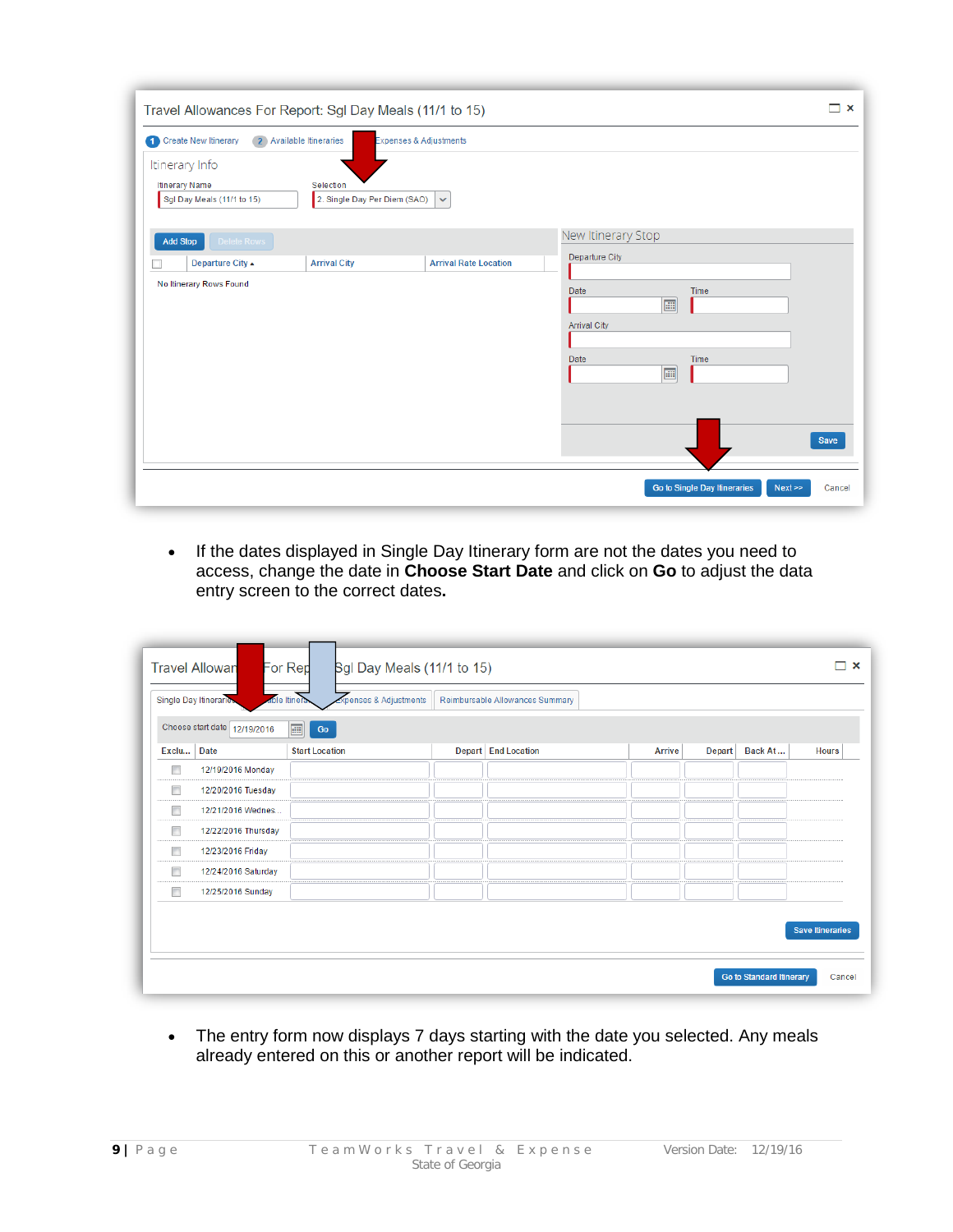|                                        | <b>Travel Allowar</b><br>1 Single Day Itiner<br>$\overline{2}$ | For Report: Sgl Day Meals (11/1 to 15)<br><b>Available Itineraries</b> | 3 Expenses & Adjustments |                     |               |                          |                         |
|----------------------------------------|----------------------------------------------------------------|------------------------------------------------------------------------|--------------------------|---------------------|---------------|--------------------------|-------------------------|
|                                        | Choose start date 11/01/2016                                   | 画<br>Go                                                                |                          |                     |               |                          |                         |
| Exclu                                  | <b>Date</b>                                                    | <b>Start Location</b>                                                  |                          | Depart End Location | <b>Arrive</b> | Back At<br><b>Depart</b> | <b>Hours</b>            |
|                                        | 11/01/2016 Tuesday                                             | <b>INTERFERED ENTRY PARTIE PERSONAL</b>                                |                          |                     |               |                          |                         |
|                                        | 11/02/2016 Wednes                                              | Itinerary has been created                                             |                          |                     |               |                          |                         |
| $\Box$                                 | 11/03/2016 Thursday                                            |                                                                        |                          |                     |               |                          |                         |
| $\Box$                                 | 11/04/2016 Friday                                              |                                                                        |                          |                     |               |                          |                         |
| F                                      | 11/05/2016 Saturday                                            |                                                                        |                          |                     |               |                          |                         |
| $\begin{array}{c} \square \end{array}$ | 11/06/2016 Sunday                                              |                                                                        |                          |                     |               |                          |                         |
|                                        | 11/07/2016 Monday                                              | An itinerary already exists for this day                               |                          |                     |               |                          |                         |
|                                        |                                                                |                                                                        |                          |                     |               |                          | <b>Save Itineraries</b> |
|                                        |                                                                |                                                                        |                          |                     |               |                          |                         |

- For each day you want to claim a Travel (Meal Per Diem) Allowance enter your starting location for that day in **Start Location** and click the **Tab** key.
	- **Note:** *Do NOT select locations with (Single Day) after the name if they appear. If you do, the Travel Allowance will not process correctly.*
		- Enter the time (using am or pm) you left in **Depart** and click the **Tab** key.
- Enter your last business destination of the day in **End Location** and click the **Tab**  $key.$ 
	- **Note:** *Do NOT select locations with (Single Day) after the name if they appear. If you do, the Travel Allowance will not process correctly.*
	- o Enter the time you arrived at this final location in **Arrive** and click the **Tab** key.
- Enter the time you left this location in **Depart** and click the **Tab** key.
- Enter the time you arrived home in **Back At Origin** and click the **Tab** key.
- Travel status time for that entry will display in the **Hours** column.
- After you have entered all the days you are claiming for this date range, click **Save Itineraries**.

|        | <b>Single Day Itineraries</b> | <b>Available Itineraries</b> | <b>Expenses &amp; Adjustments</b>        |               | Reimbursable Allowances Summary |               |               |         |                         |
|--------|-------------------------------|------------------------------|------------------------------------------|---------------|---------------------------------|---------------|---------------|---------|-------------------------|
|        | Choose start date 11/01/2016  | 冊<br>Go                      |                                          |               |                                 |               |               |         |                         |
| Exclu  | Date                          | <b>Start Location</b>        |                                          | <b>Depart</b> | <b>End Location</b>             | <b>Arrive</b> | <b>Depart</b> | Back At | <b>Hours</b>            |
|        | 11/01/2016 Tuesday            |                              | An itinerary already exists for this day |               |                                 |               |               |         |                         |
|        | 11/02/2016 Wednes             |                              | An itinerary already exists for this day |               |                                 |               |               |         |                         |
| П      | 11/03/2016 Thursday           | Atlanta, Georgia             |                                          | 6:00 AM       | Centerville, Georgia            | 3:30 PM       | 5:30 PM       | 7:00 PM | 13:00                   |
| $\Box$ | 11/04/2016 Friday             |                              |                                          |               |                                 |               |               |         |                         |
| $\Box$ | 11/05/2016 Saturday           |                              |                                          |               |                                 |               |               |         |                         |
| Г      | 11/06/2016 Sunday             |                              |                                          |               |                                 |               |               |         |                         |
|        | 11/07/2016 Monday             |                              | An itinerary already exists for this day |               |                                 |               |               |         |                         |
|        |                               |                              |                                          |               |                                 |               |               |         |                         |
|        |                               |                              |                                          |               |                                 |               |               |         | <b>Save Itineraries</b> |
|        |                               |                              |                                          |               |                                 |               |               |         |                         |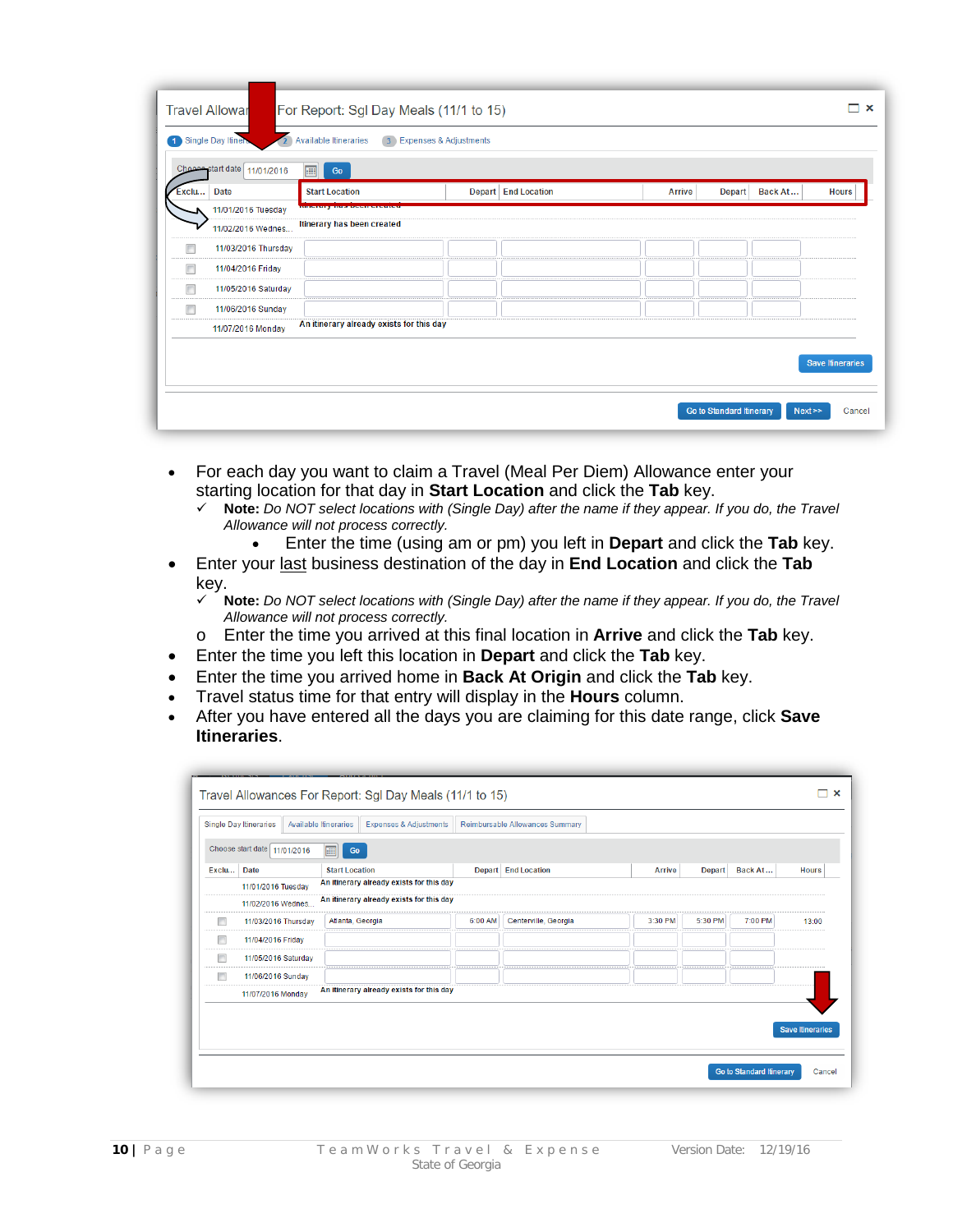• You can add additional days in a different week at any time

|        |                              | Travel Allowances For Report: Sgl Day Meals (11/1 to 15)   |               |                                 |               |               |                                 | $\boldsymbol{\mathsf{x}}$ |
|--------|------------------------------|------------------------------------------------------------|---------------|---------------------------------|---------------|---------------|---------------------------------|---------------------------|
|        | Single Day Itineraries       | Available Itineraries<br><b>Expenses &amp; Adjustments</b> |               | Reimbursable Allowances Summary |               |               |                                 |                           |
|        | Choose start date 11/01/2016 | 画<br>$\rm{Go}$                                             |               |                                 |               |               |                                 |                           |
| Exclu  | <b>Date</b>                  | <b>Start Location</b>                                      | <b>Depart</b> | <b>End Location</b>             | <b>Arrive</b> | <b>Depart</b> | Back At                         | <b>Hours</b>              |
|        | 11/01/2016 Tuesday           | An itinerary already exists for this day                   |               |                                 |               |               |                                 |                           |
|        | 11/02/2016 Wednes            | An itinerary already exists for this day                   |               |                                 |               |               |                                 |                           |
|        | 11/03/2016 Thursday          | Itinerary has been created                                 |               |                                 |               |               |                                 |                           |
| $\Box$ | 11/04/2016 Friday            |                                                            |               |                                 |               |               |                                 |                           |
| $\Box$ | 11/05/2016 Saturday          |                                                            |               |                                 |               |               |                                 |                           |
| $\Box$ | 11/06/2016 Sunday            |                                                            |               |                                 |               |               |                                 |                           |
|        | 11/07/2016 Monday            | An itinerary already exists for this day                   |               |                                 |               |               |                                 |                           |
|        |                              |                                                            |               |                                 |               |               |                                 |                           |
|        |                              |                                                            |               |                                 |               |               |                                 | <b>Save Itineraries</b>   |
|        |                              |                                                            |               |                                 |               |               |                                 |                           |
|        |                              |                                                            |               |                                 |               |               | <b>Go to Standard Itinerary</b> | Cancel                    |

- **NOTE**: Any days where meals have already been requested on ANY expense report for the date period displayed will show the message "An itinerary already exists for this day" or "An itinerary has been created." You cannot claim meals for the same day twice.
- Click on the **Expenses & Adjustments** tab at the top of the window

| Travel Allowances For Report: Sgl Day Meals (11/1 to 15)                                                                                                                                                                                                                                                                                                                                                                                                                                                                                                                                                                                                                                                             |  |
|----------------------------------------------------------------------------------------------------------------------------------------------------------------------------------------------------------------------------------------------------------------------------------------------------------------------------------------------------------------------------------------------------------------------------------------------------------------------------------------------------------------------------------------------------------------------------------------------------------------------------------------------------------------------------------------------------------------------|--|
| Single Day Itineraries   Available Itineraries  <br><b>Expenses &amp; Adjustments   Reimbursable Allowances Summary</b>                                                                                                                                                                                                                                                                                                                                                                                                                                                                                                                                                                                              |  |
| <u>e an an Aonaichte an an Aonaichte an an Aonaichte an an Aonaichte an an Aonaichte an an Aonaichte an an Aonaichte an Aonaichte an Aonaichte an Aonaichte an Aonaichte an Aonaichte an Aonaichte an Aonaichte an Aonaichte an </u><br><u>the contract of the contract of the contract of the contract of the contract of the contract of the contract of the contract of the contract of the contract of the contract of the contract of the contract of the contract </u><br><u>and the companion of the companion of the companion of the companion of the companion of the companion of the companion of the companion of the companion of the companion of the companion of the companion of the companion</u> |  |

- Click on the checkboxes next to any meals that were provided for you
- Click on **Update Expenses**.

| Single Day Itineraries | Available Itineraries              | <b>Expenses &amp; Adjustments</b> | Reimbursable Allowances Summary |                        |           |
|------------------------|------------------------------------|-----------------------------------|---------------------------------|------------------------|-----------|
| Show dates from        | $\boxed{\boxplus}$<br>to           | 靊<br>Go                           |                                 |                        |           |
| Exclude   All          | Date/Location ▲                    | <b>Breakfast Provided</b>         | <b>Lunch Provided</b>           | <b>Dinner Provided</b> | Allowance |
| $\Box$                 | 11/01/2016<br>Roopville, Georgia   | $\Box$                            | $\Box$                          | $\Box$                 | \$28.00   |
|                        | 11/02/2016<br>Augusta, Georgia     | $\Box$                            | $\Box$                          | $\Box$                 | \$36.00   |
|                        | 11/03/2016<br>Centerville, Georgia | $\Box$                            | $\Box$                          | $\Box$                 | \$28.00   |
|                        |                                    |                                   |                                 |                        |           |